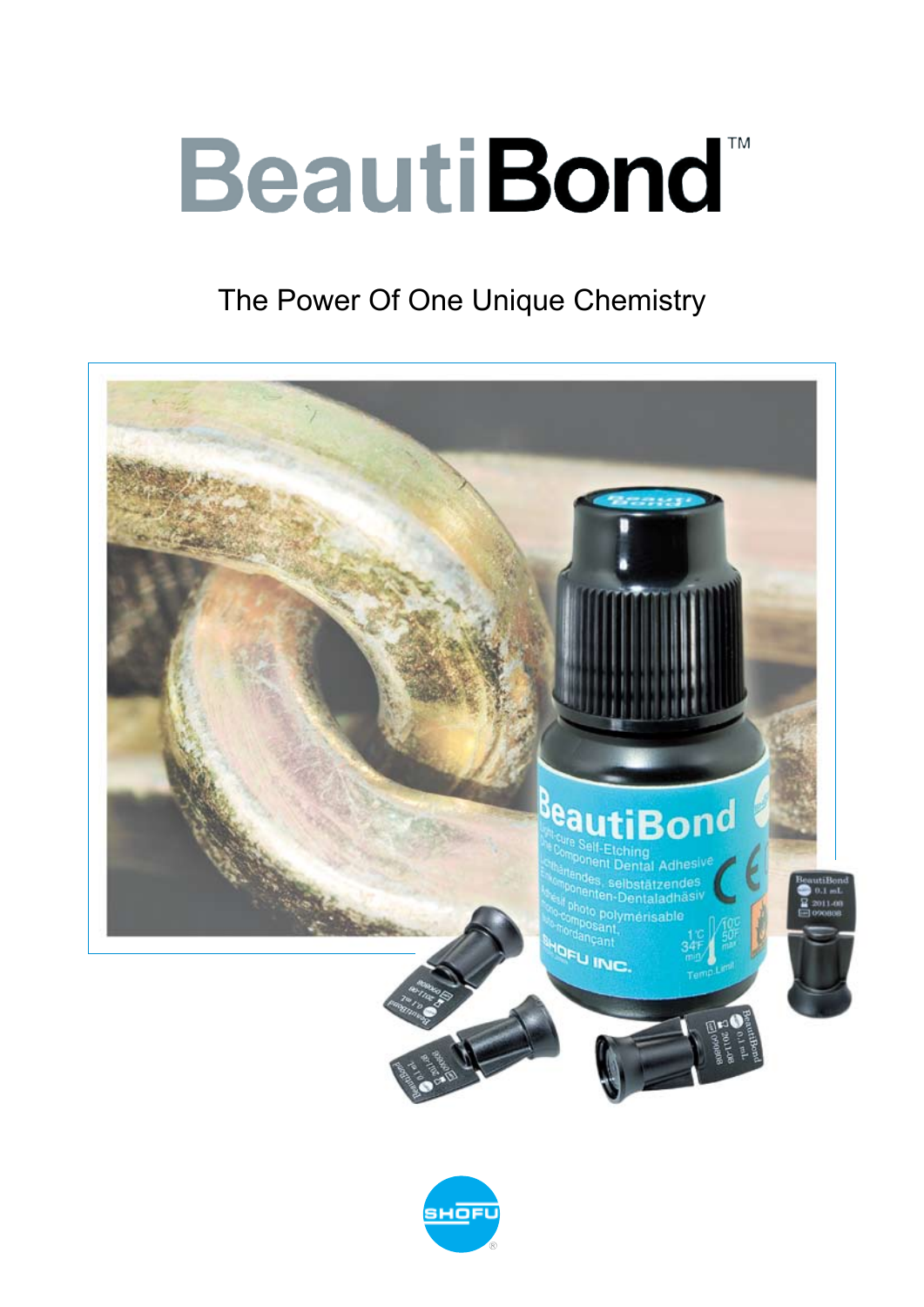# **BeautiBond**

**BeautiBond** is an innovative all-in-one 7<sup>th</sup> generation bonding system designed to increase efficiency and ensure a reliable bond between composite resins or Giomer and natural tooth structure. The HEMA free formulation and incorporation of two unique adhesive monomers helps to save time, eliminate sensitivity and achieve predictable bonding with total peace of mind…

# THE POWER OF ONE



### **Unique Dual Adhesive Monomers**

Ensures a strong reliable consistent bond to both enamel and dentin

### **Single Application**

- Eliminates guess work
- Saves chair time

#### **HEMA-free Formulation**

- Eliminates post-operative sensitivity
- Provides stable & durable bond
- Minimized gingival blanching

### **Predictability Even With A Thin Bonding Layer**

- Thin bubble-free bonding layer of 5µm
- Facilitates easy adaptation of restorative

#### **Convenience**

Available in Unit Dose or Bottle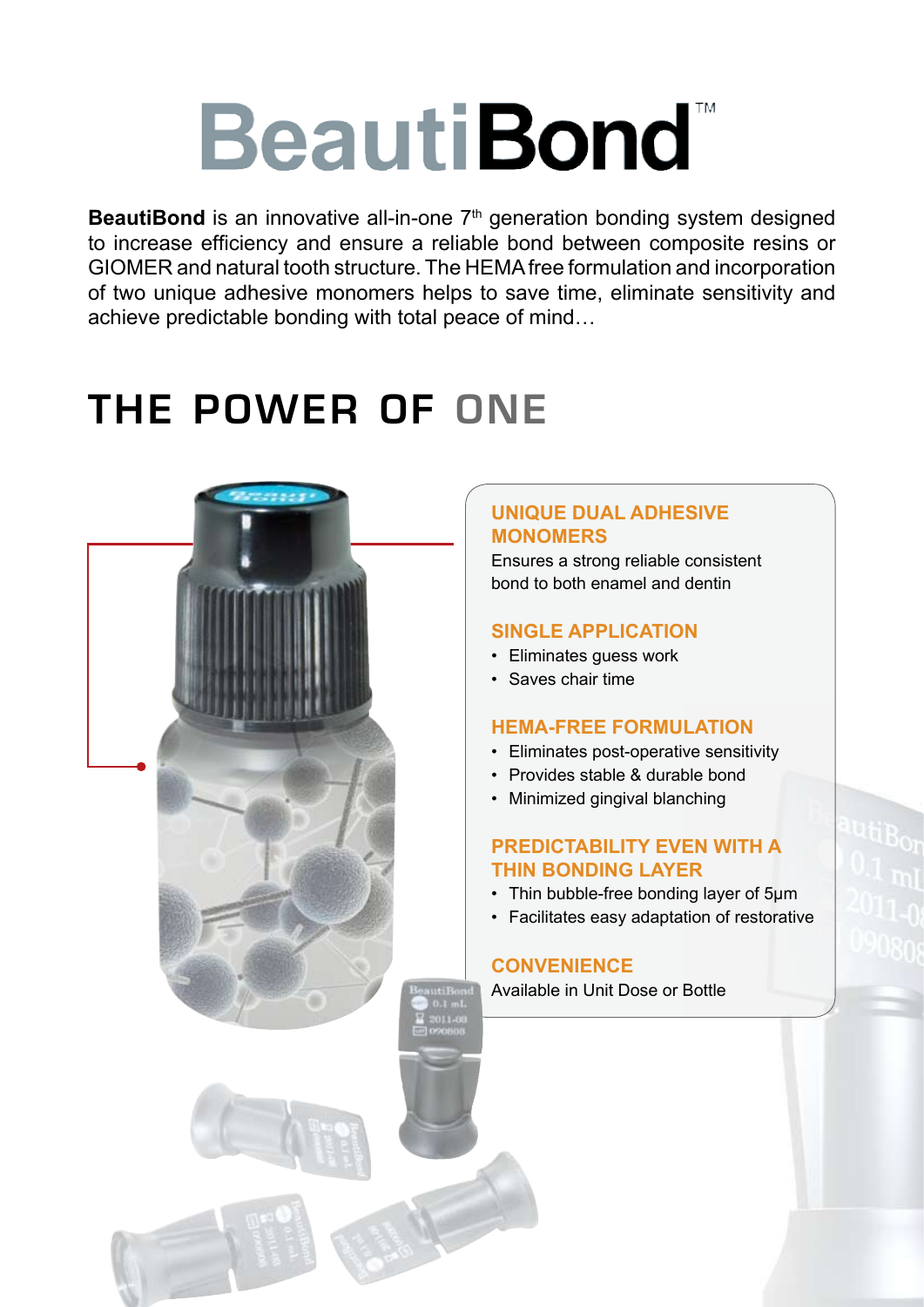# SCIENCE BEHIND THE BOND

### *Two Powerful Adhesive Monomers*

The dual adhesive monomers deliver almost equal bond strength to both enamel and dentin. The phosphonic acid monomer of **BeautiBond** is more stable than phosphoric acid monomer which enhances bonding to tooth enamel. The carboxylic acid monomer facilitates a strong bond to dentin.



### *Virtually No Post-Operative Sensitivity*

The carboxylic acid monomer in **BeautiBond** helps demineralise the smear layer without exposing the dentinal tubules which virtually eliminates post-operative sensitivity.

### *Stable & Durable Bond*

The HEMA-free formulation prevents aging caused by hydrolysis of the hybrid layer and adhesive layer to guarantee a stable bond with outstanding bonding durability.







*Source – "Micro-tensile bond strength of one, twostep self-etching adhesives using novel thermal cycling method". Kawamoto Chiharu, Nagano Futami,Yasumoto Kei, Sano Hidehiko; Graduate School of Dental Medicine, Hokkaido University, Sapporo, Japan. "3rd International Congress on Adhesive Dentistry 2008".*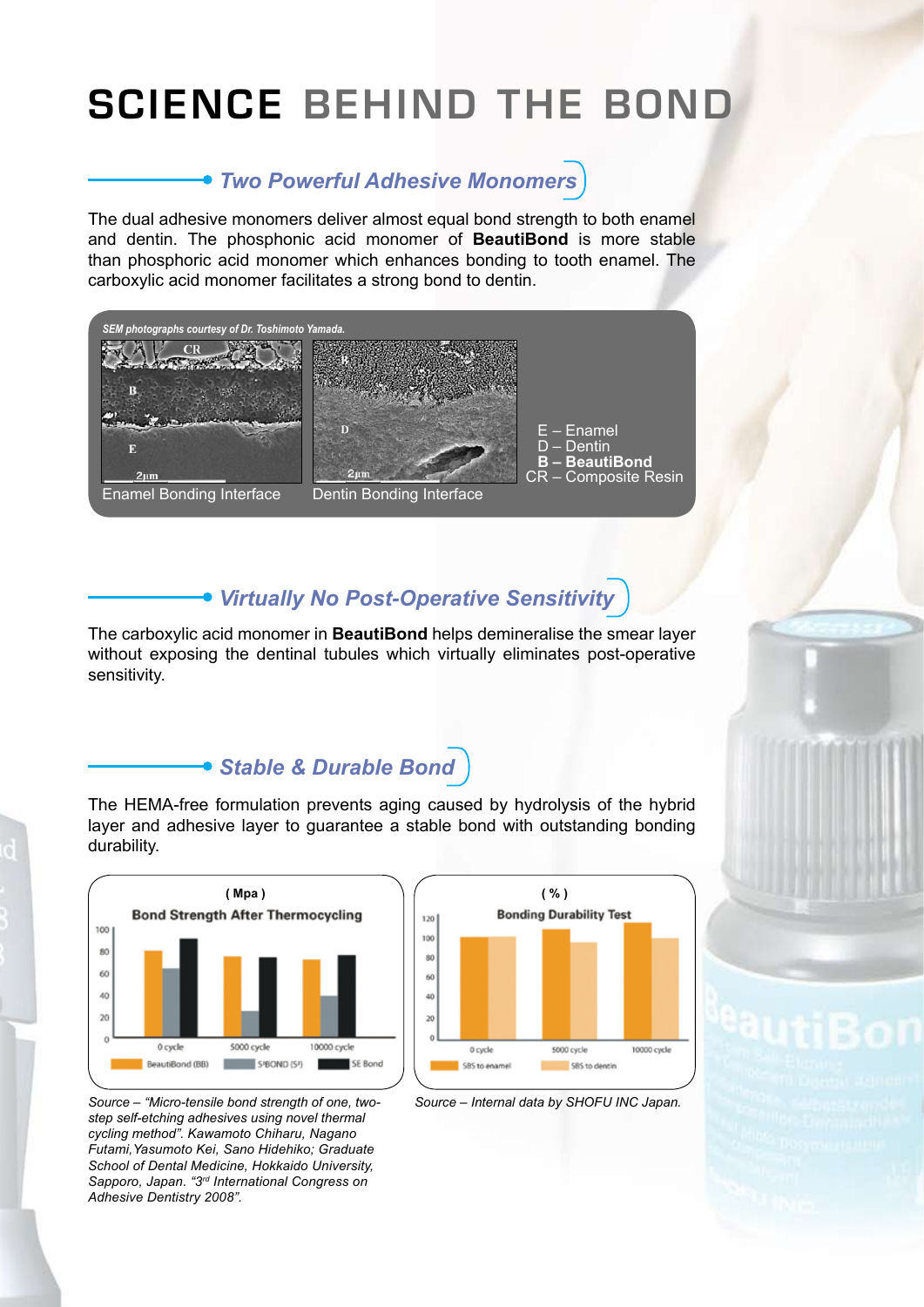### *Order Information*



**BeautiBond Set [PN 1781] BeautiBond 6ml bottle, Microtip Fine (with 1 handle) x 50 application tips, V-Dish x 25**



**BeautiBond Unit Dose [PN 1782] BeautiBond Unit Dose 0.1ml x 50, MicroBrush Fine x 50**





**BEAUTIFIL II 6 COLOR SET** 6 x Beautifil ll Syringe, 4.5g – A2, A3, A3.5, B2, A3O, Inc, Dura-White Stone, Super-Snap Singles, OneGloss Trial Set & Paper Pad



**BEAUTIFIL II COSMETIC SET** 3 x Beautifil ll Syringe, 4.5g – A2, A3, Inc, Beautifil Opaquer-LO, Beautifil Flow F02-A2, Dura-White Stone, Super-Snap Singles, OneGloss Trial Set & Paper Pad



**BEAUTIFIL II REFILLS (4.5g)** Shades: A1, A2, A3, A3.5, A4, B1, B2, B3, C2, C3, Inc, BW, A2O, A3O



**Beautifil Opaquer**  (2g with needles tips x 5) Shades: UO (Universal), LO (Light)



**Beautifil Flow – F02 F02** – Low Flow (2g with needles tips x 5) Shades: A1, A2, A3, A3.5, A4, A3O, G



**Beautifil Flow – F10 F02** – High Flow (2g with needles tips x 5) Shades: A1, A2, A3, A3.5, A4, A3O, A3T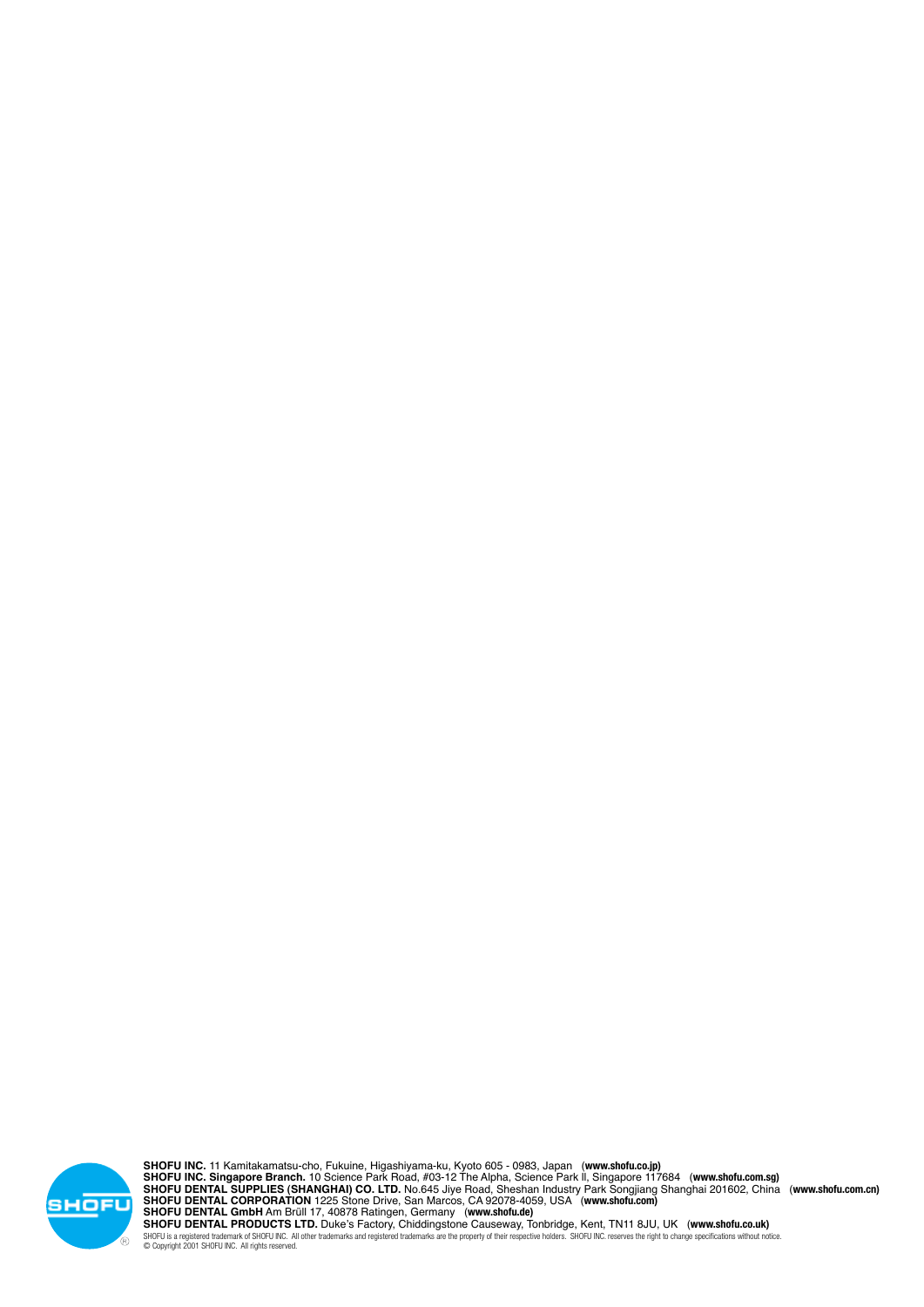# CONVENIENCE & PREDICTABILITY

## *Thin Bonding Layer*

The novel adhesive technology of **BeautiBond** creates a very thin bubble-free bonding layer of 5µm that helps to facilitate easy application of the first layer of the restorative material.



*SEM photograph courtesy of Dr. Naotake Akimoto.*

### *Simple Application*

Etch, prime and bond in **just 30 seconds** with a single application and be assured of a reliable, strong bond to both enamel and dentin.



*Apply* **BeautiBond** *(5 sec). Leave undisturbed for 10sec.*



*Air-dry for 5sec to evaporate water and volatile components. (Gently air-dry for 3sec then air-dry with high pressure for 2sec)*



*Light-Cure (Halogen: 10sec / LED: 5 sec).*

#### *Guaranteed Results*





*Prepared cavity. Application of BeautiBond. Air-dried and light-cured. Completed restoration with* 



 $\frac{\prod_{i=1}^{n} \prod_{i=1}^{n} \binom{n}{i}}{\sum_{i=1}^{n} \binom{n}{i}}$ 

*Photographs courtesy of Dr. Sushil Koirala.*



**BEAUTIFIL II.**